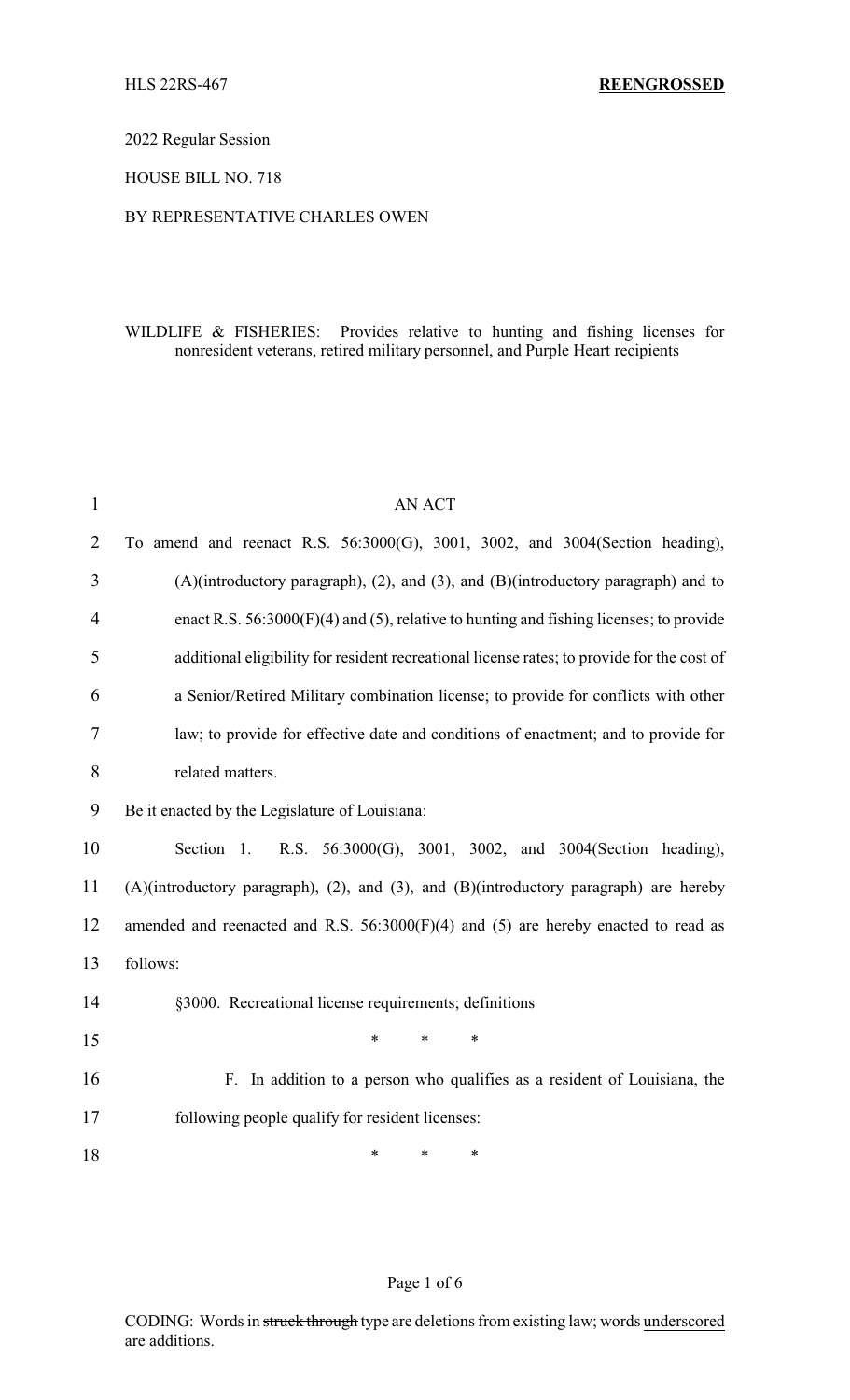| $\mathbf{1}$   | (4) Any person who has been awarded a Purple Heart may be issued an                     |  |
|----------------|-----------------------------------------------------------------------------------------|--|
| $\overline{2}$ | annual hunting and fishing license at the resident rate. The applicant must provide     |  |
| 3              | identification and proof of eligibility satisfactory to the department.                 |  |
| 4              | (5) Any honorably discharged member of the United States Armed Forces                   |  |
| 5              | or National Guard who either enlisted for service while residing in Louisiana or was    |  |
| 6              | discharged from service while residing in Louisiana may be issued an annual hunting     |  |
| 7              | and fishing license at the resident rate. The applicant must provide identification and |  |
| 8              | proof of eligibility satisfactory to the department. In addition to any other           |  |
| 9              | documentation accepted by the department as satisfactory proof of military service,     |  |
| 10             | government-issued separation and discharge documentation, such as a DD-214 or           |  |
| 11             | NGB-22, showing enlistment or discharge in the state of Louisiana shall be              |  |
| 12             | considered satisfactory proof of eligibility under this Paragraph.                      |  |
| 13             | G. A person may qualify for a Senior/Retired Military Hunting and Fishing               |  |
| 14             | license as follows:                                                                     |  |
| 15             | (1) A resident who reaches age sixty prior to June 1, 2000, may obtain an               |  |
| 16             | annual Senior license for no cost.                                                      |  |
| 17             | (2) A resident who reaches age sixty between June 1, 2000, and May 31,                  |  |
| 18             | 2022, may obtain an annual Senior Hunting and Fishing license for the cost of five      |  |
| 19             | dollars.                                                                                |  |
| 20             | (3) A resident who reaches age sixty-five on or after June 1, 2027, may                 |  |
| 21             | obtain an annual Senior Hunting and Fishing license for the cost of twenty dollars.     |  |
| 22             | (4) Upon application to the department and showing identification and proof             |  |
| 23             | of military service satisfactory to the department, any person who is a retired         |  |
| 24             | member of the United States Armed Forces, including the Louisiana Army National         |  |
| 25             | Guard or the Louisiana Air National Guard, and was either born in Louisiana or is       |  |
| 26             | a bona fide resident of Louisiana, may obtain an annual license at one-half the cost    |  |
| 27             | of an annual resident license for the cost of twenty dollars.                           |  |
| 28             | ∗<br>∗<br>∗                                                                             |  |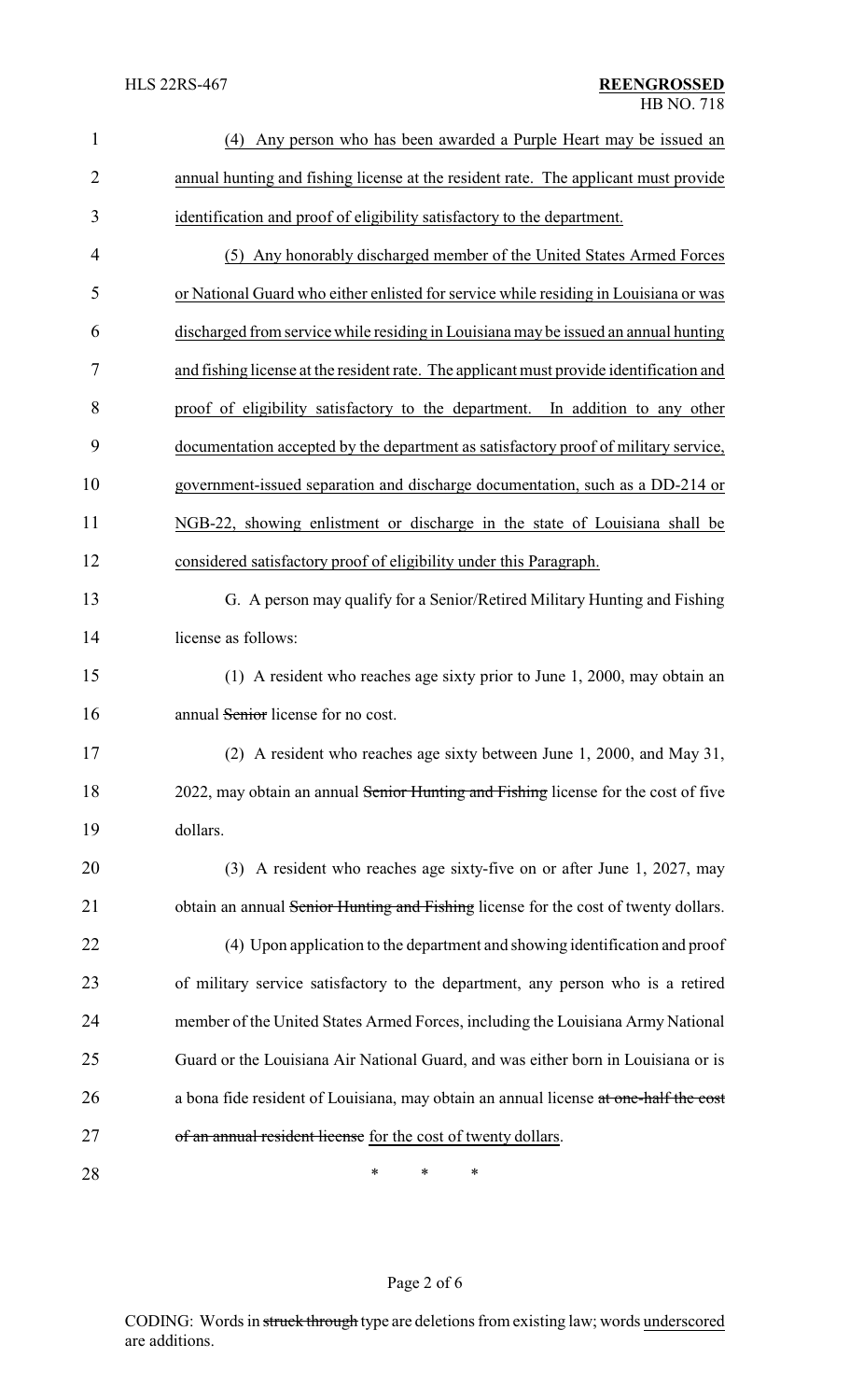| $\mathbf{1}$   | §3001. Recreational fishing licenses; fees                                                      |  |  |
|----------------|-------------------------------------------------------------------------------------------------|--|--|
| $\overline{2}$ | Fishing licenses:                                                                               |  |  |
| 3              | $(\dagger)$ A. Resident licenses including bona-fide residents, active and native-born          |  |  |
| 4              | retired members of the United States Armed Forces, including the Louisiana Army                 |  |  |
| 5              | National Guard or the Louisiana Air National Guard, and nonresident students:                   |  |  |
| 6              | $(a)$ (1) Hook and line license<br>\$5.00/year                                                  |  |  |
| 7              | (allows using a pole, hook and line, without a reel and without using artificial                |  |  |
| 8              | bait, dip nets, landing nets, minnow traps, crab nets, or crab lines)                           |  |  |
| 9              | $\left(\frac{b}{2}\right)$ Basic fishing license<br>\$17.00/year                                |  |  |
| 10             | (includes all legal recreational freshwater gear)                                               |  |  |
| 11             | $(e)$ (3) Saltwater fishing license<br>\$15.00/year                                             |  |  |
| 12             | (includes all legal recreational saltwater gear)                                                |  |  |
| 13             | $\left(\frac{d}{d}\right)\left(4\right)$ Charter three-day saltwater fishing license<br>\$20.00 |  |  |
| 14             | $(e)$ (5) Charter three-day freshwater fishing license<br>\$10.00                               |  |  |
| 15             | $(2)$ B. Nonresident licenses:                                                                  |  |  |
| 16             | $(a)$ (1) Basic fishing license<br>\$68.00/year                                                 |  |  |
| 17             | (includes all legal recreational freshwater gear)                                               |  |  |
| 18             | $\left(\frac{1}{2}\right)$ Saltwater fishing license<br>\$60.00/year                            |  |  |
| 19             | (includes all legal recreational saltwater gear)                                                |  |  |
| 20             | $(e)$ (3) Five-day basic fishing<br>\$30.00                                                     |  |  |
| 21             | (includes all legal freshwater recreational gear)                                               |  |  |
| 22             | $\left(\frac{d}{d}\right)$ (4) Five-day saltwater fishing<br>\$30.00                            |  |  |
| 23             | (includes all legal saltwater recreational gear)                                                |  |  |
| 24             | \$20.00<br>$(e)$ (5) Charter boat three-day saltwater fishing license                           |  |  |
| 25             | \$10.00<br>$(f)$ (6) Charter boat three-day freshwater fishing license                          |  |  |
| 26             | §3002. Recreational hunting licenses; fees                                                      |  |  |
| 27             | (1) A. Resident licenses including Louisiana residents, active and reserve                      |  |  |
| 28             | members of the United States Armed Forces including the National Guard, and                     |  |  |
| 29             | nonresident students:                                                                           |  |  |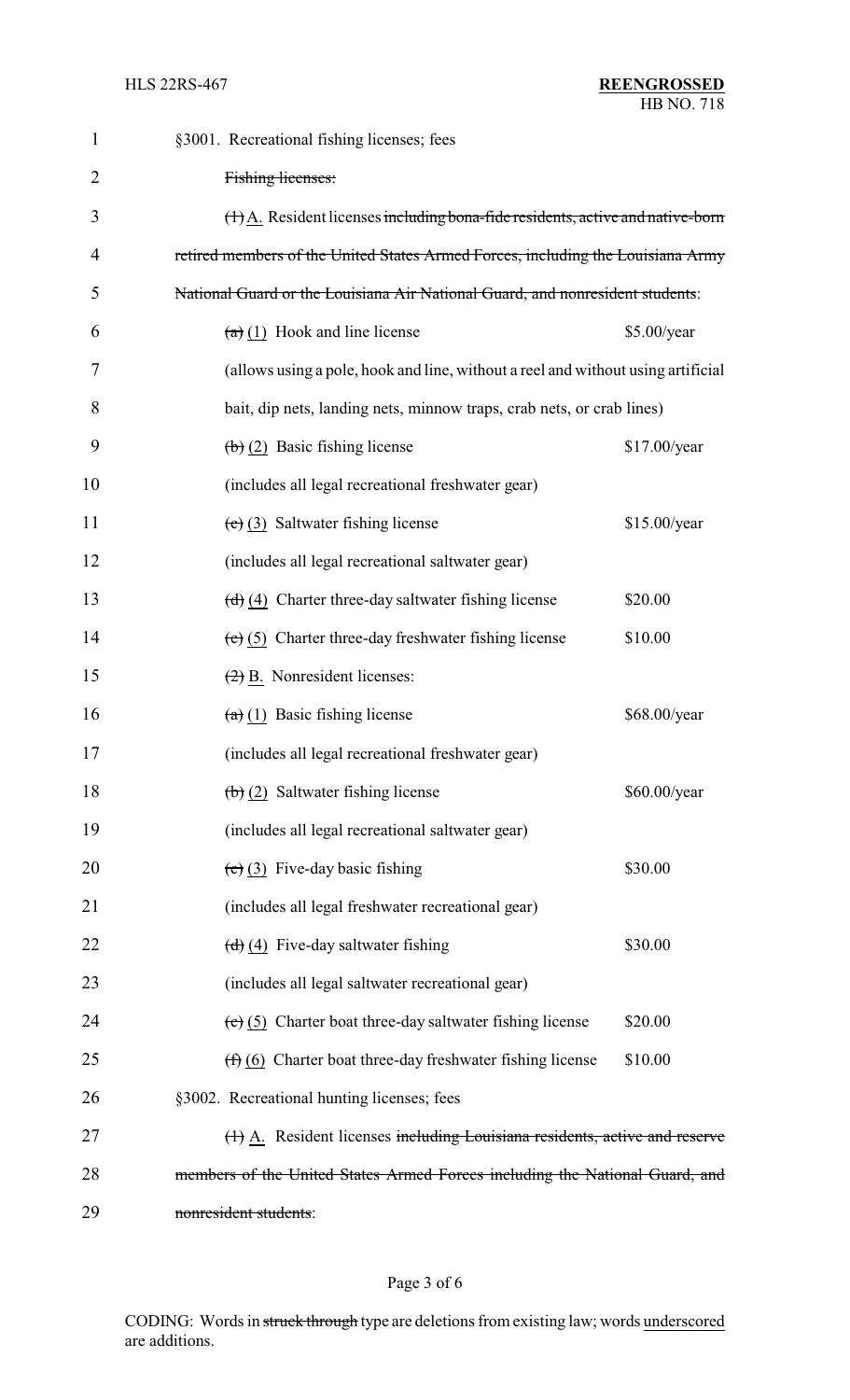HB NO. 718

| $\mathbf{1}$   | $(a)$ (1) Basic hunting license                                                 | \$20.00/year  |  |
|----------------|---------------------------------------------------------------------------------|---------------|--|
| $\overline{2}$ | $\left(\frac{b}{c}\right)$ (2) Deer hunting license                             | \$15.00/year  |  |
| 3              | (includes deer tags, archery and primitive privileges)                          |               |  |
| $\overline{4}$ | $(e)$ (3) Waterfowl license                                                     | \$12.00/year  |  |
| 5              | $\left(\frac{d}{d}\right)\left(4\right)$ Turkey license (includes tags)         | \$12.00/year  |  |
| 6              | $(e)$ (5) Youth hunting license                                                 | \$5.00/year   |  |
| 7              | (required for hunting deer, turkey, trapping, and youth lottery hunts)          |               |  |
| 8              | $\left(\frac{2}{2}\right)$ B. Nonresident licenses:                             |               |  |
| 9              | $(a)$ (1) Basic hunting license                                                 | \$200.00/year |  |
| 10             | $\left(\frac{b}{c}\right)$ (2) Deer hunting license                             | \$100.00/year |  |
| 11             | (includes deer tags, archery and primitive privileges)                          |               |  |
| 12             | $(e)$ (3) Waterfowl hunting license                                             | \$50.00/year  |  |
| 13             | $\left(\frac{d}{d}\right)\left(4\right)$ Turkey hunting license (includes tags) | \$50.00/year  |  |
| 14             | $(e)$ (5) Five-day basic hunting license                                        | \$65.00       |  |
| 15             | $(f)$ (6) Five-day deer hunting license                                         | \$35.00       |  |
| 16             | $\left(\frac{1}{2}\right)$ (7) Five-day waterfowl hunting license               | \$35.00       |  |
| 17             | $\left(\frac{h}{h}\right)$ (8) Five-day turkey hunting license                  | \$35.00       |  |
| 18             | *<br>∗<br>∗                                                                     |               |  |
| 19             | §3004. Combination licenses (includes all hunting, fishing, and WMA access      |               |  |
| 20             | privileges); fees                                                               |               |  |
| 21             | A. Resident licenses including Louisiana residents, active and reserve          |               |  |
| 22             | members of the United States Armed Forces including the National Guard, and     |               |  |
| 23             | nonresident students:                                                           |               |  |
| 24             | $\ast$<br>*<br>∗                                                                |               |  |
| 25             | (2) Seniors and Senior/Retired Military                                         | \$20.00/year  |  |
| 26             | (3) Disabled/Special Needs and special needs                                    | \$4.00/year   |  |
| 27             | B. Nonresident licenses:                                                        |               |  |
| 28             | ∗<br>∗<br>∗                                                                     |               |  |

# Page 4 of 6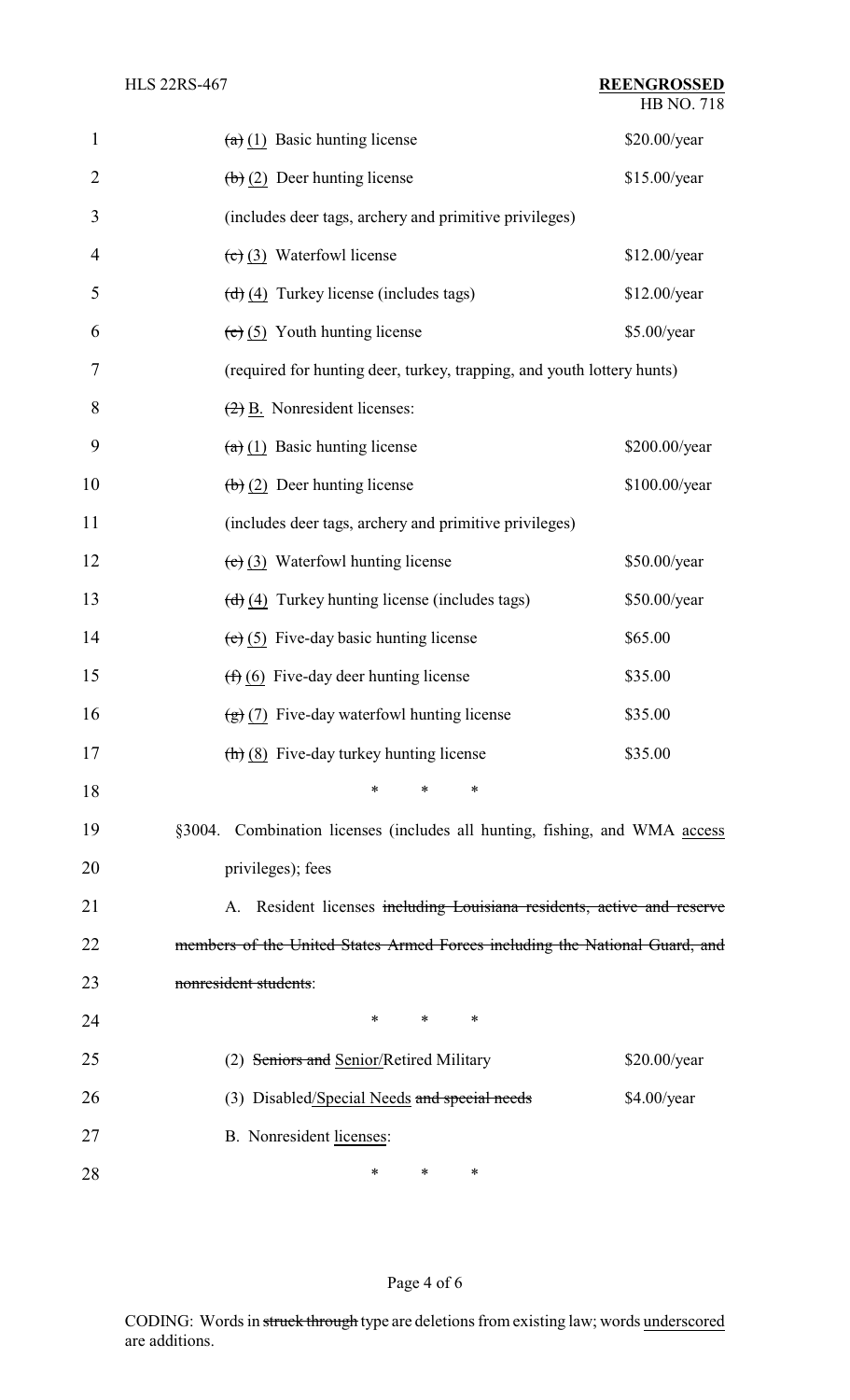- 1 Section 2. If enacted on or before June 1, 2022, this Act shall become effective on
- 2 June 1, 2022, and the provisions of this Act shall supercede any conflicting provisions of Act
- 3 No. 356 of the 2021 Regular Session.
- 4 Section 3. If enacted on or after June 2, 2022, this Act shall become effective upon
- 5 signature by the governor or, if not signed by the governor, upon expiration of the time for
- 6 bills to become law without signature by the governor, as provided by Article III, Section
- 7 18 of the Constitution of Louisiana. If vetoed by the governor and subsequently approved
- 8 by the legislature, this Act shall become effective on the day following such approval.

### DIGEST

The digest printed below was prepared by House Legislative Services. It constitutes no part of the legislative instrument. The keyword, one-liner, abstract, and digest do not constitute part of the law or proof or indicia of legislative intent. [R.S. 1:13(B) and 24:177(E)]

| HB 718 Reengrossed | 2022 Regular Session | <b>Charles Owen</b> |
|--------------------|----------------------|---------------------|
|                    |                      |                     |

**Abstract:** Adds Purple Heart recipients and former military service members who either enlisted or were discharged while residing in Louisiana to those who may apply for annual hunting and fishing licenses at the resident rate and provides a set fee for the Senior/Retired Military combination hunting and fishing license.

Present law, effective until June 1, 2022, provides certain categories of nonresidents that may qualify for resident license rates, which includes Purple Heart recipients. (R.S. 56:643)

Present law, effective June 1, 2022, also provides certain categories of nonresidents that may qualify for resident license rates, but omits Purple Heart recipients. (R.S. 56:3000(F) as enacted by Act 356 of the 2021 Regular Session)

Proposed law restores resident rate eligibility for Purple Heart recipients. Proposed law further provides that former service members who enlisted or were discharged while residing in the state will also be eligible for resident rates. Specifies that an applicant under either provision of proposed law is required to prove their eligibility and provide the dept. with identification. Further specifies that under proposed law, a DD-214 or NGB-22 is one type of documentation that the department will accept as satisfactoryproof of the appropriate military service.

Present law, effective June 1, 2022, provides a schedule of fees for each type of recreational fishing, hunting, and combination licence offered by the dept., and each of the categories is divided into fees for resident licenses and fees for nonresident licenses. Specifies that each section of law for hunting, fishing, and combination license fees includes a list of certain nonresident categories that may qualify for resident rates. (R.S. 56:3000(F), 3001, 3002, and 3004 as enacted by Act 356 of the 2021 Regular Session)

Proposed law retains resident rate eligibility for certain categories of nonresidents only within the license requirements and definitions section and removes the duplicative statements provided under each of the fishing, hunting, and combination license fee provisions to remove the potential for inconsistency.

### Page 5 of 6